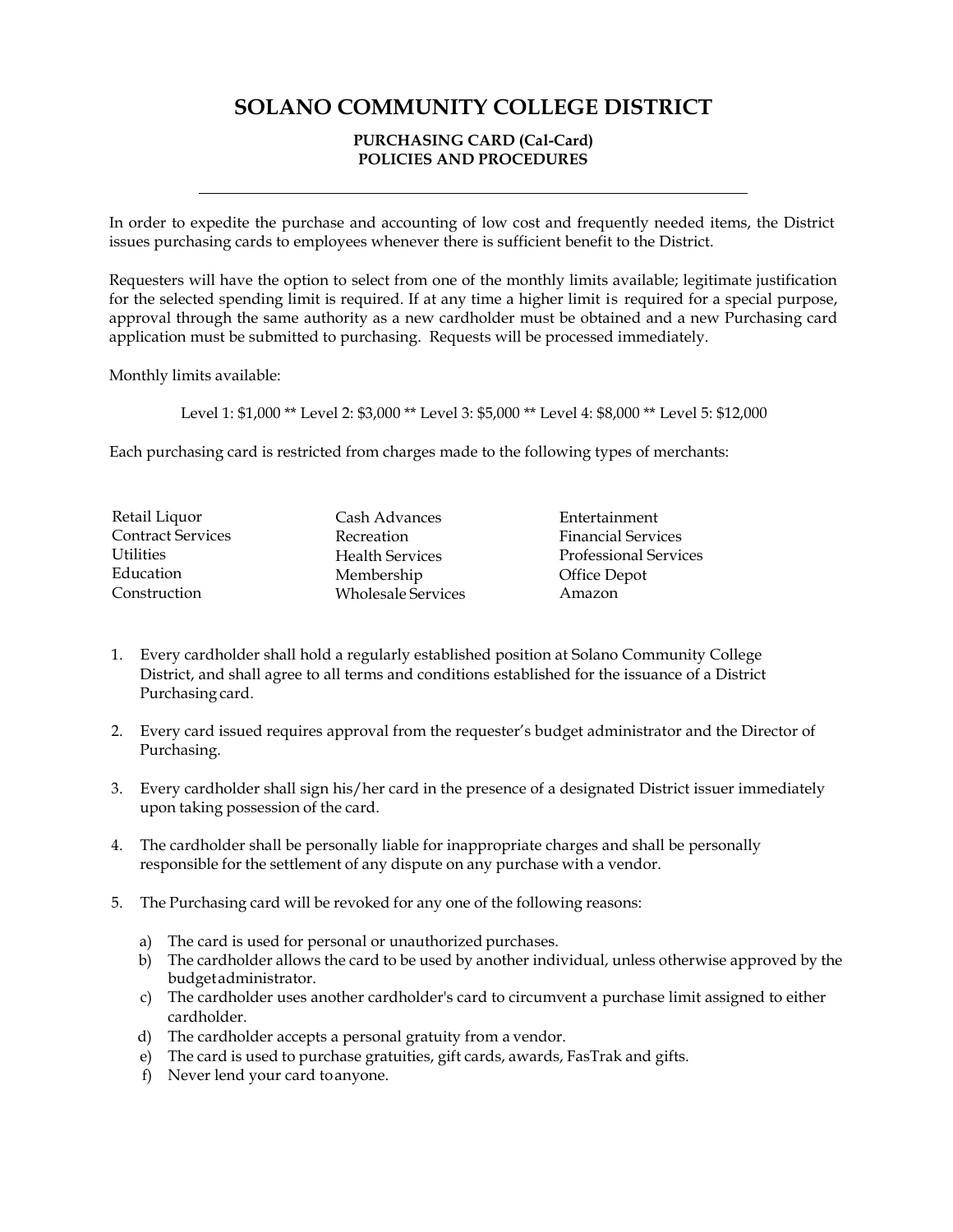- g) The cardholder fails to provide the Purchasing Office with information about any specific purchase.
- h) The cardholder fails to provide receipts for items charged to the purchasing card. Missing receipt forms can be used for the occasional missing receipt; however, if more than one receipt is missing within the same billing cycle or a missing receipt form is submitted more than four (4) Times per fiscal year, the card will be revoked. Cardholders should make every effort to obtain and turn in receipts monthly.
- i) The cardholder does not adhere to any of the Purchasing card policies and procedures.
- j) The cardholder charges food to the general fund without proper authorization or fails toprovide the required information as outlined in #12 below. Attaching a copy of the approved Travel and Conference form is the appropriate authorization to use when charging food at a conference.
- k) The card is the property of USbank, and the bank may, at any time, revoke card privileges under the provisions of its policies and procedures.
- 6. The card is prohibited for the purchase of individual equipment that exceed \$5,000. This restriction is necessary to ensure adequate inventory control. Cardholders shall adhere to these limits and restrictions.
- 7. The cardholder is personally responsible for guaranteeing that all charges are for appropriate District expenses, that purchases are within budget limits, and that the purchase does not violate any other law, regulation, or policy of the Board of Trustees. Neither USbank, nor the District assumes responsibility for non-District purchases. The cardholder shall be liable to the District and to USbank for any non-District purchases.
- 8. The cardholder shall immediately notify USbank and the Purchasing Department if the card is lost, stolen, or in the possession of an unauthorized person. A written follow-up, including pertinent information on the cause of the Purchasing card loss or use by an unauthorized person, shall be forwarded to Purchasing in a timely manner.
- 9. Every cardholder shall take reasonable precautions with the Purchasing card. These include, but are not limited to, thefollowing:
	- a) Keep the card in view after you give it to a clerk. Get it back promptly after the clerk has imprinted it or swiped the card.
	- b) Avoid signing a blank receipt. Draw a line through blank spaces above the total when you sign.
	- c) Destroy all carbons and void (when a mistake was made) receipts. If the clerk has to keep a voided receipt for the store's accounting system, be sure to get a copy.
	- d) Save all Purchasing card receipts. Check your receipts and payments against the statement.
	- e) Immediately report in writing any questionable charges to the Purchasing Department.
	- f) Never lend your card to anyone.
	- g) Never leave your card, receipts, or carbons where anyone can pick themup.
	- h) Never put a card number on a postcard or on the outside of an envelope.
	- i) Never give your card number over the phone unless you are dealing with a company you are sure is legitimate.
	- j) Whenever possible use those vendors identified by the purchasing department.